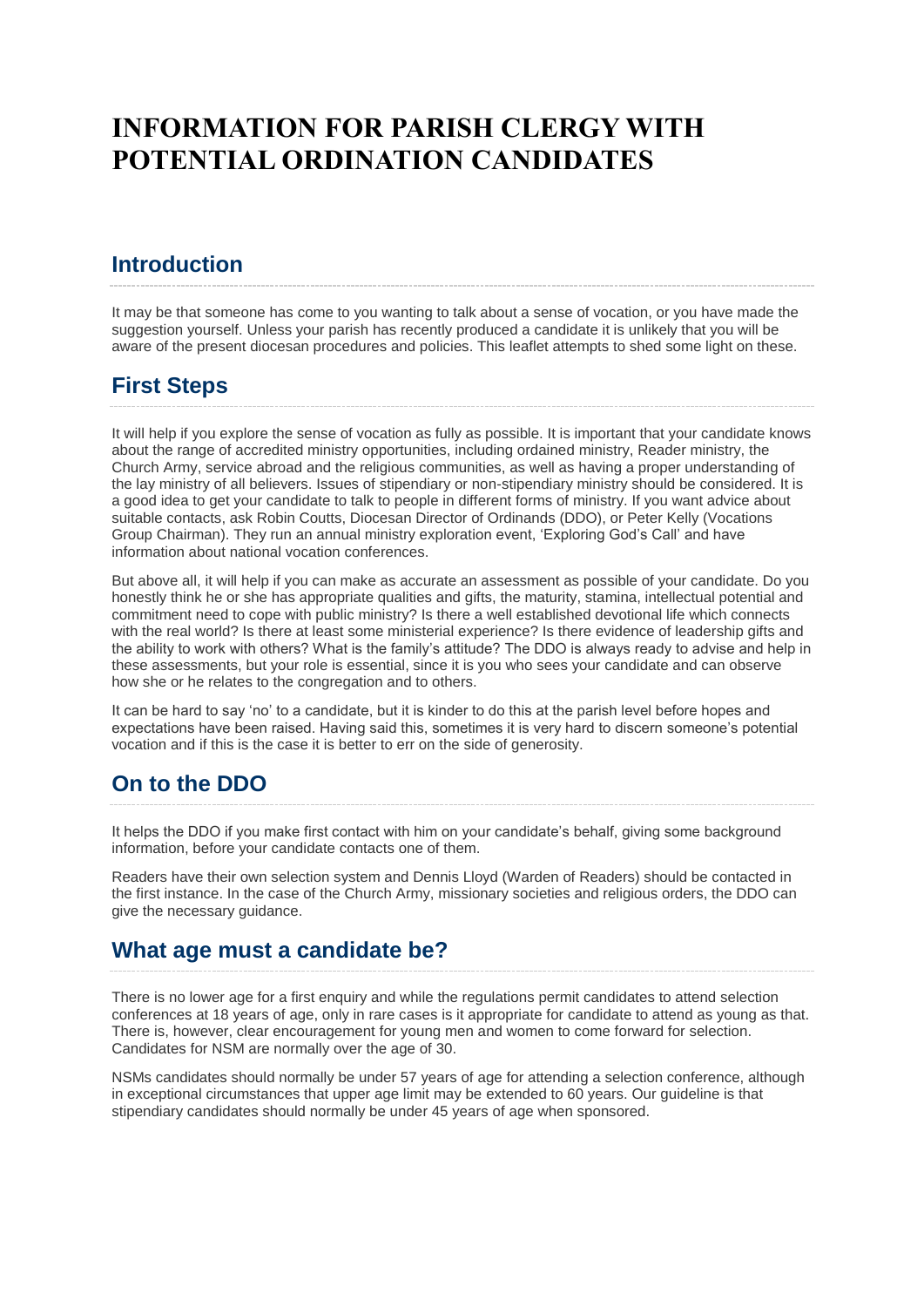#### **What about divorced candidates?**

If a married candidate **or** their spouse has been divorced and the former spouse is still living, it will be necessary for the DDO to apply for a faculty under Canon C4 from the Archbishop before that candidate can be sponsored for a selection conference. This potentially sensitive process is only embarked upon if initial discernment by the DDO indicates the probability of the candidate being sponsored for a selection conference.

#### **How long does the discernment process take?**

The length of the process varies depending upon each candidate's situation. It rarely takes less than nine months, as sufficient time is needed to find out about the candidate's sense of vocation, understanding of ordained ministry, of the Church of England and Anglicanism, spiritual life, theological understanding and stability of personality.

During the discernment process a candidate often engages in guided reading, possibly a placement and greater practical involvement in their home parish. She or he will have to complete a registration form, provide referees (including the incumbent), see a lay and ordained examining chaplain and have regular meetings with the DDO. (Where family are involved the DDO will also want to meet with them on at least one occasion.)

### **Support during the process**

Throughout the time of 'testing' someone's vocation, supporting them in all the ways possible is important. Family and friends play a crucial role and in addition, their home parish has a vital role. As incumbent your part in this is paramount. Candidates' situations will vary, but experience shows that secrecy throughout the process is seldom a positive path. It may be that in early days, once a candidate is in the diocesan 'system', the parish support consists of a small group of people sharing the responsibility of support and prayer. As a candidate draws nearer to attending a selection conference it can be creative for the whole congregation to learn something about what the process entails and to be supporting the candidate. The incumbent can make all the difference in helping the congregation know and practice the difference between 'expectations' and 'support'.

NSM candidates are required to have the PCC's support for their candidacy. This support is recommended for stipendiary candidates also, but in either case the discussion should be confidential.

In the diocesan system each candidate is provided with a 'Vocations Chaplain'. The vocations chaplains understand the system and meet with candidates as they journey through the discernment process, offering support but not involved in assessment. Their role is in some aspects similar yet distinct from those who might assist in spiritual direction and it is a great help if incumbents can help candidates find someone to act in this latter capacity if they do not already have someone. As part of their support of candidates, vocations chaplains help prepare them for selection conference by working through with them the possible implications of a non-recommendation.

The DDO/DDNSM are there to support both candidates and incumbents throughout the process and are happy to come and talk to parishes/PCC's about the process or support in whatever ways may be considered helpful.

## **Financial Matters**

One aspect of the process is the discussion of financial issues (an undischarged bankrupt cannot be a candidate; nor will a bishop ordain where there is evidence of financial problems.) Where there is significant debt it is helpful to seek to remedy this as soon as possible so that the candidate is in a reasonably secure financial position*.*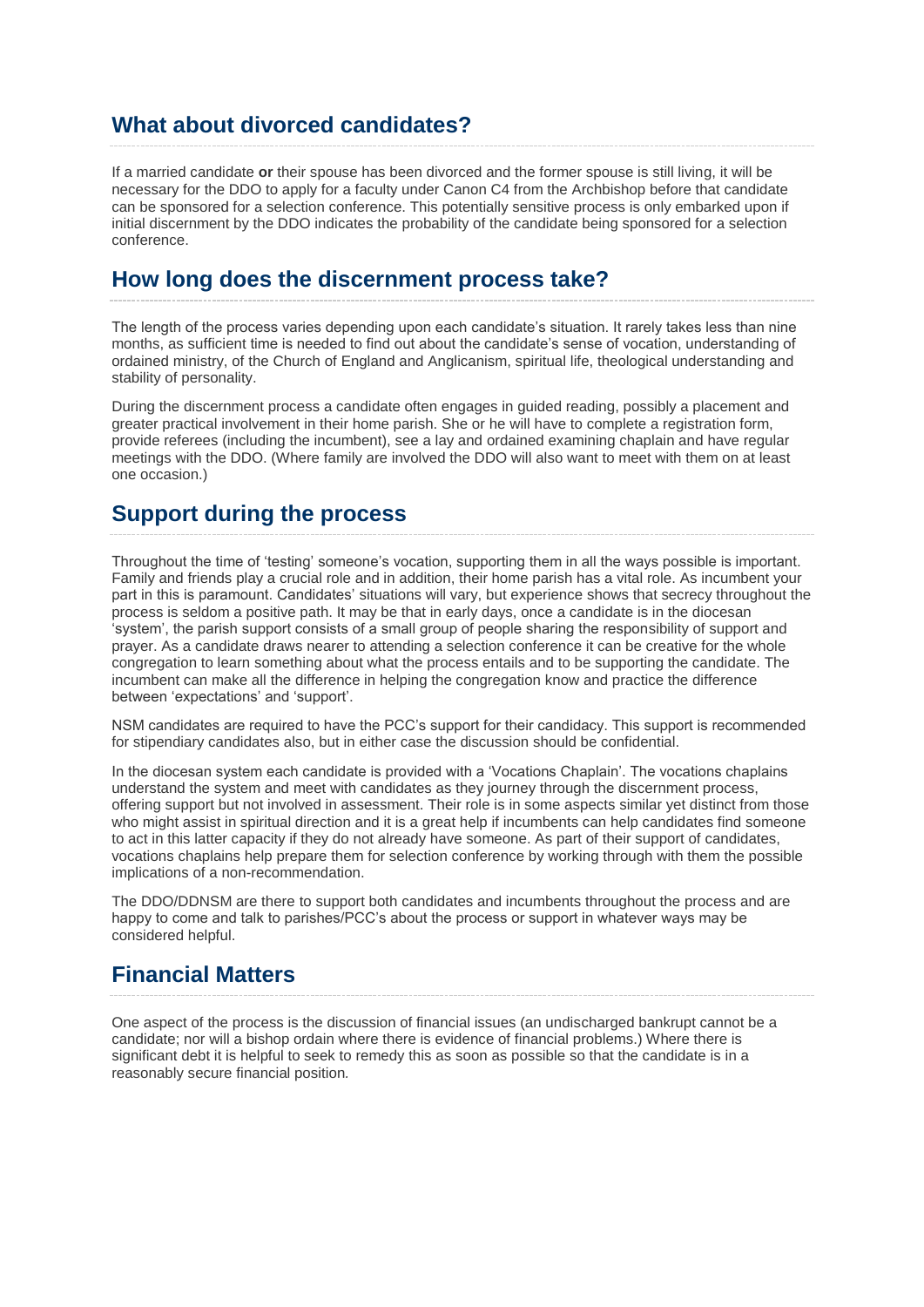## **A Summary of the Criteria for Selection for Ministry in the Church of England**

For a document giving details of the selection criteria click [here](https://cofeportsmouth.contentfiles.net/media/assets/file/Criteria_for_Ordination_selection.pdf) (62kb).

#### **Attending a selection conference**

Not all candidates who come to see the DDO will eventually attend a national selection conference. In some cases the discernment process will point a candidate to a ministry other than ordained ministry, this may be the discernment of the DDO and those working with them, or of the candidate him/herself.

When there is a decision made by the DDO on the Bishop's behalf to sponsor a candidate for a selection conference the DDO will first contact the incumbent for her/his comment. Sponsoring papers are then written up by the DDO and the Ministry Division provides a date for a selection conference. The DDO prepare all candidates before conference so that they know in broad detail what to expect. There is further paperwork the candidate will need to complete prior to attending a conference.

The conference itself last two days and is residential. There is some choice in dates but the greater the candidate's flexibility the easier it can be to get an earlier date.

#### **What happens after the conference?**

It usually takes at least ten days for the conference report to reach the Bishop. The report is advising the Bishop as to whether a candidate should go forward for ordination training and formation, the decision is the Bishop's. The Bishop writes to the candidate, with a copy to incumbent and DDO, to convey his decision.

#### **If the candidate is recommended**

The DDO will meet up with the ordinand to discuss the report and the next steps. When a candidate is likely to be training residentially, the DDO will discuss options before attending a selection conference. Non stipendiary ordinands normally train on the Southern Theological Education and Training Scheme (STETS), a non-residential course based in Salisbury. Stipendiary ordinands who are married and over thirty will normally train non-residentially unless there are 'compelling reasons' pointing to residential training. Stipendiary ordinands who are single and over thirty may be permitted to train residentially or nonresidentially. The House of Bishops requires ordinands under thirty to train residentially. The decision as to the timing of starting training is conditioned by the diocesan budget allocation for the year.

## **If the candidate is not recommended**

A few candidates feel a sense of relief, but for most there will probably be understandable reactions of sadness, anger and bewilderment. People feel hurt and rejected and may focus their anger on the Church, God, themselves, the selectors or even the family or incumbent. The family and congregation may well share the sense of outrage. As incumbent, you also may share this sense, yet will have a crucial role in supporting them all.

The DDO will hope to see the candidate soon after the result is known and talk about the reasons for the selectors' advice to the Bishop. The Candidate will receive a copy of the report from the DDO, but may well need help interpreting it.

For the majority of candidates it will need time for them to accept the result. It is a good idea to suggest that they make no further moves to discuss their vocation for another few months. At the end of that time if their and your discernment is that they should try the same route again, then the DDO will be happy to meet with them. Please remember that except in exceptional circumstances two years must elapse before a candidate can attend another selection conference and there will need to be real evidence of further growth and development in the areas highlighted in the report.